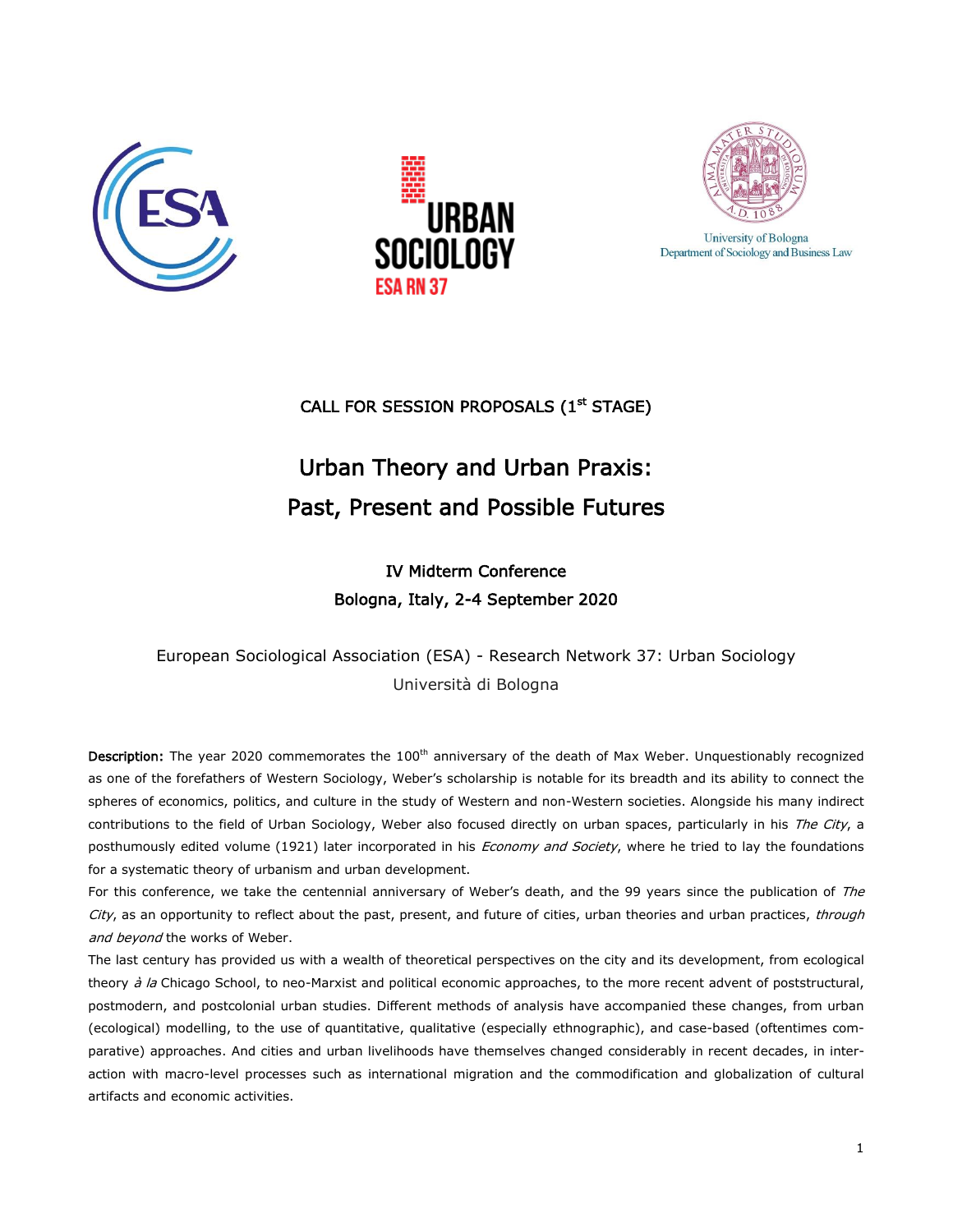We encourage contributions looking at urban changes, as well as focusing on recent and contemporary processes of urban development broadly conceived, in all cases with a vision towards social action and the creation of better cities and urban experiences for the future. In other words, in this conference, we are interested in uncovering: 1. What are the past, present and future developments of urban research (urban theory)? And, 2. How have cities, both in and through the multiple actors living and working in/on them, themselves develop(ed) in the past, present and future (urban praxis)?

Conference themes: For the next midterm conference we will first open a call for session proposals. After the list of sessions has been finalized, a second call for individual abstracts to be integrated in the accepted sessions will be opened. For the sessions, while all submissions bearing on a topic related to the sociological study of past, contemporary, and future cities from a theoretical and/or applied perspective are welcome, contributions on the following topics/themes are especially encouraged: (1). Classical and contemporary urban theories and theorists, (2). Interdisciplinary and transdisciplinary methods of urban research, (3). Urban politics and urban actors, (4) Processes of urban growth and urban restructuring, (5) Urban stratification and urban inequality, (6) Identities and subjectivities in the contemporary city, (7) Urbanization in a global context. If the session you intend to propose does not directly fit with any of the topics outlined, please submit your proposal as an open submission in the submission form (8).

Sessions format: We expect the majority of sessions to follow a traditional format based on an open call for abstracts (at a later date) and equal time allocation (expectedly 15 minutes, in time slots of 90 minutes) for each participating presenter. Nonetheless, session proponents are encouraged to consider other formats, such as: author-meets-critics sessions, open panel debates, roundtables, and lightning talks. The specificities of these formats will be discussed on a case-by-case basis. For session proponents wanting to propose a session in a non-traditional format, please contact the organizing committee as earlier as possible, no later than two weeks before the final deadline to assess the viability of that format.

Language: As a rule, English will be the official language of the conference. Session proponents who would like to submit a session in a language, or languages, other than English, please contact the organizing committee as earlier as possible, no later than two weeks before the final deadline to assess the viability of that format. In any case, please note we the organizing committee will not be able to provide translation support during the conference.

Session proposal guidelines: Session proposals should include the following items:

- Session title and topic: The title should informative and concise. Information about the topic (out of the previous list) most fitting should also be provided (note: if the session you want to propose does not directly fit any of the topics or conference themes outlined, please sign-up for "8. Open Submission").
- Organizer(s): Names, affiliations and contact details of the session chairs/proponents.
- · Session format: Traditional format, author-meets-critics, open panel debates, roundtables, lightning talk sessions.
- Session participants: Sessions must not include a predetermined list of participants, as they are expected to lead to an open call for abstracts at a later date.
- Session abstract: 500 word maximum, excluding the previous items.

Please send proposals to: [rn37.esa@gmail.com](mailto:rn37.esa@gmail.com) until January 10, 2020.

Individual abstracts (2<sup>nd</sup> stage): After decisions have been made regarding the sessions accepted for the conference, an open call for individual abstracts (of single authored or coauthored works) will ensue.